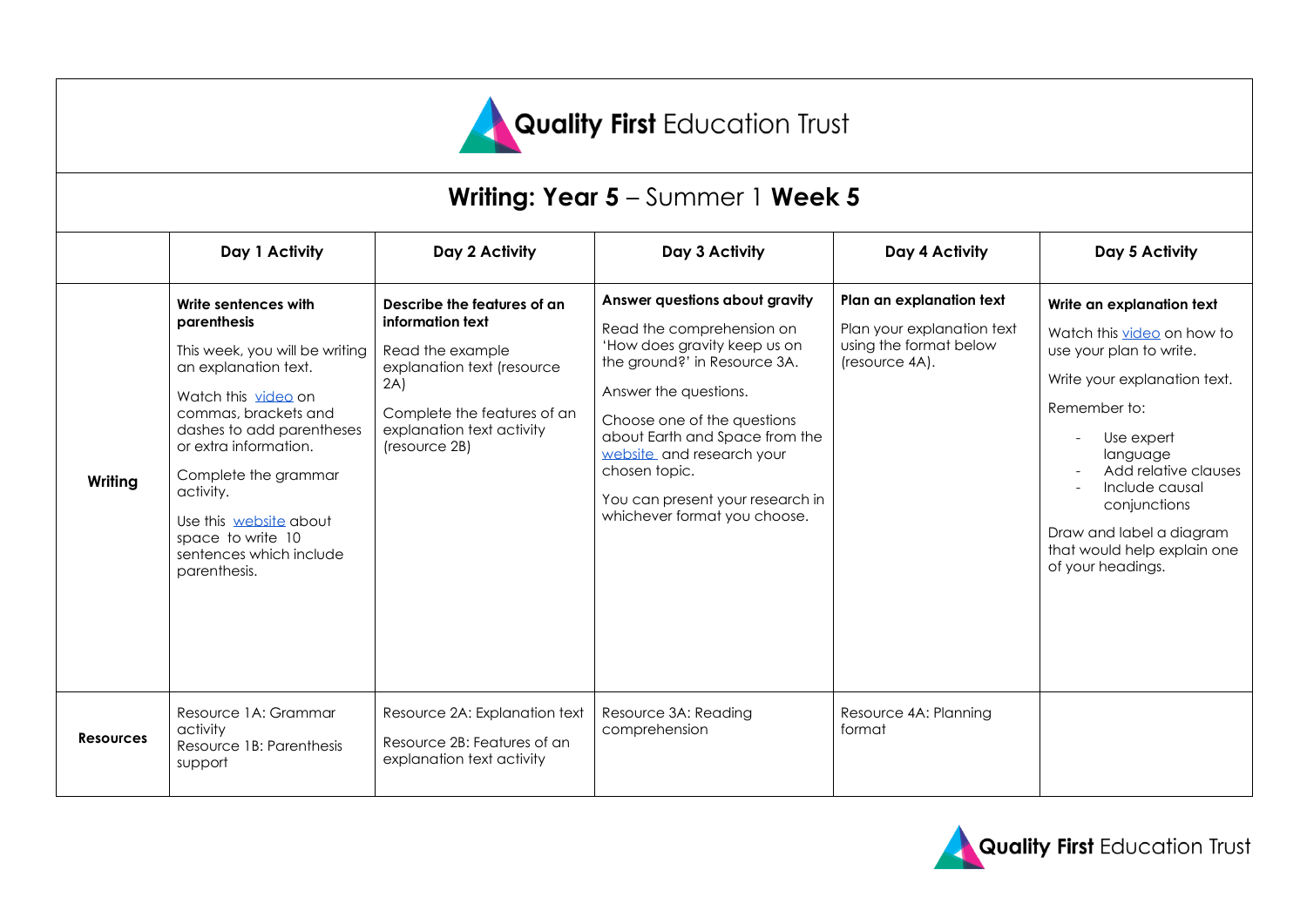

# **Reading: Year 5 –** Summer 1 **Week 5**

|                 |                                                          |        | Day 1 Activity                                                                             | Day 2 Activity                                            | Day 3 Activity                                                                                  | Day 4 Activity                                                                              | Day 5 Activity                                                             |
|-----------------|----------------------------------------------------------|--------|--------------------------------------------------------------------------------------------|-----------------------------------------------------------|-------------------------------------------------------------------------------------------------|---------------------------------------------------------------------------------------------|----------------------------------------------------------------------------|
| a               | Whole<br>class                                           |        | Chapter 16 - Narrative<br>continued by the Doctor:<br>How the Ship was<br><b>Abandoned</b> | Chapter 17 - The Jolly<br><b>Boat's Last Trip</b>         | Chapter 18 - Narrative<br>continued by the Doctor:<br>End of the First Day's<br><b>Fighting</b> | Chapter 19 - Narrative<br>resumed by Jim Hawkins:<br>The Garrison in the<br>Stockade        | Chapter 20 - Silver's Embassy                                              |
|                 | n<br>d<br>$\mathsf{e}$                                   | $\ast$ | The Fisherman and His Wife<br>Pages 1-6                                                    | The Fisherman and His Wife<br>Pages 7-12                  | The Fisherman and His Wife<br>Pages 13-19                                                       | The Fisherman and His Wife<br>Pages 20-25                                                   | The Fisherman and His Wife<br>Pages 25-31                                  |
|                 | p<br>$\mathop{\mathrm{e}}$<br>n<br>d<br>$\mathbf e$<br>n | $***$  | <b>The Story Behind Maps</b><br>Which way should we go?                                    | <b>The Story Behind Maps</b><br>The history of map making | <b>The Story Behind Maps</b><br>Famous map makers                                               | <b>The Story Behind Maps</b><br>Latitude, longitude and<br>map projections<br>Reading a map | <b>The Story Behind Maps</b><br>Common types of maps<br>The future of maps |
|                 |                                                          | ***    | <b>Football Shake Up</b><br>Chapter 1                                                      | <b>Football Shake Up</b><br>Chapter 2 and 3               | <b>Football Shake Up</b><br>Chapter 4 and 5                                                     | <b>Football Shake Up</b><br>Chapter 6 and 7                                                 | <b>Football Shake Up</b><br>Chapter 8 and 9                                |
| <b>Spelling</b> |                                                          |        | category<br>cemetery<br>committee<br>communicate<br>community                              |                                                           |                                                                                                 |                                                                                             |                                                                            |

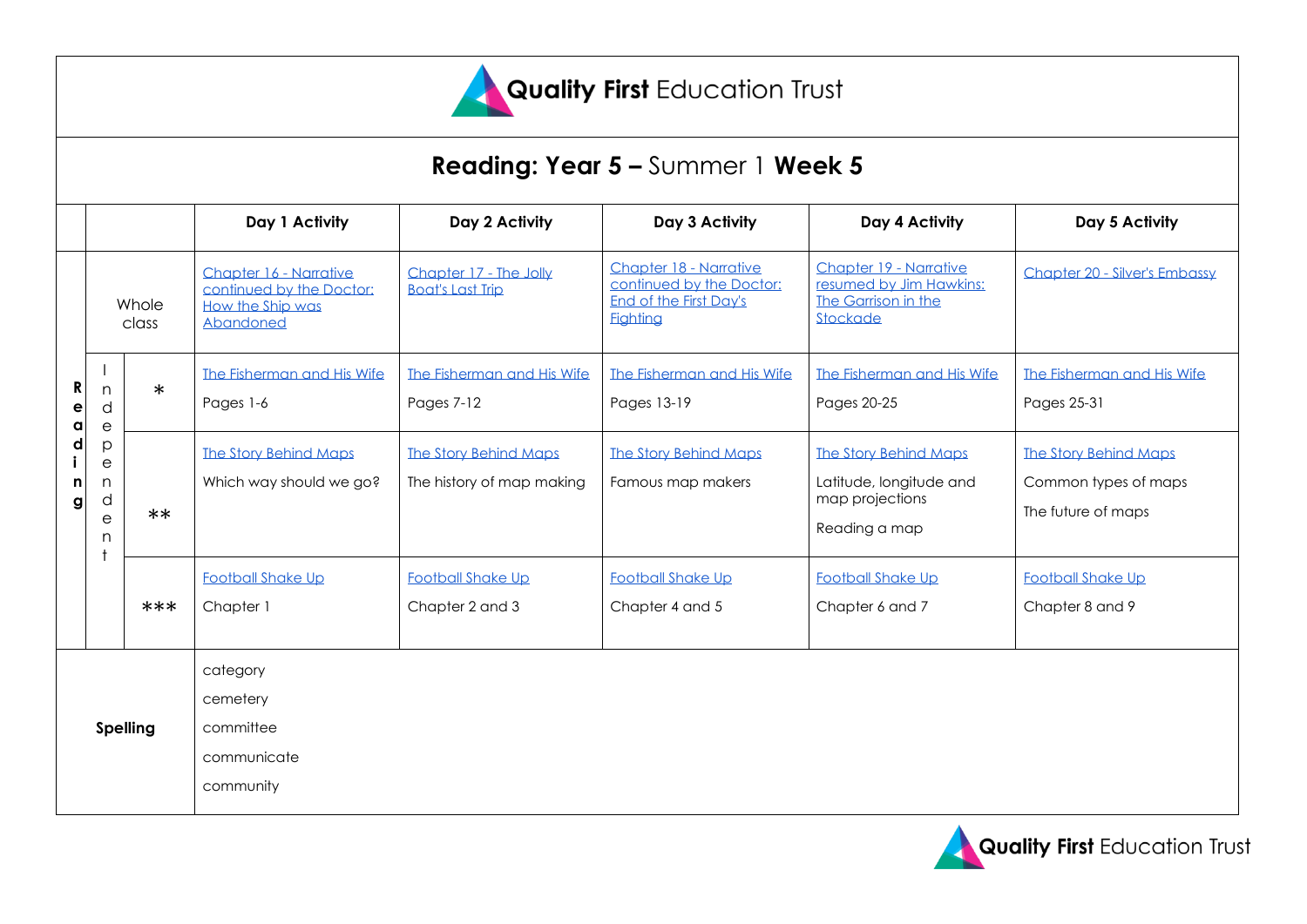### **Resource 1A: Grammar activity**

Look at these sentences and underneath each one circle the correct answer for that sentence.

**Tip: relative clauses give more information about something and usually start with 'that' or 'which'.**

> 1. Mercury, which is the planet closest to the sun, is the smallest planet in the Solar System.

Relative clause = green or purple? (circle the correct answer)

2. Saturn - which was named after the Roman god of farming - has thousands of rings.

Relative clause = green or purple? (circle the correct answer)

3. The Earth (which is made up of over 70% water) only has one moon.

Relative clause = green or purple? (circle the correct answer)

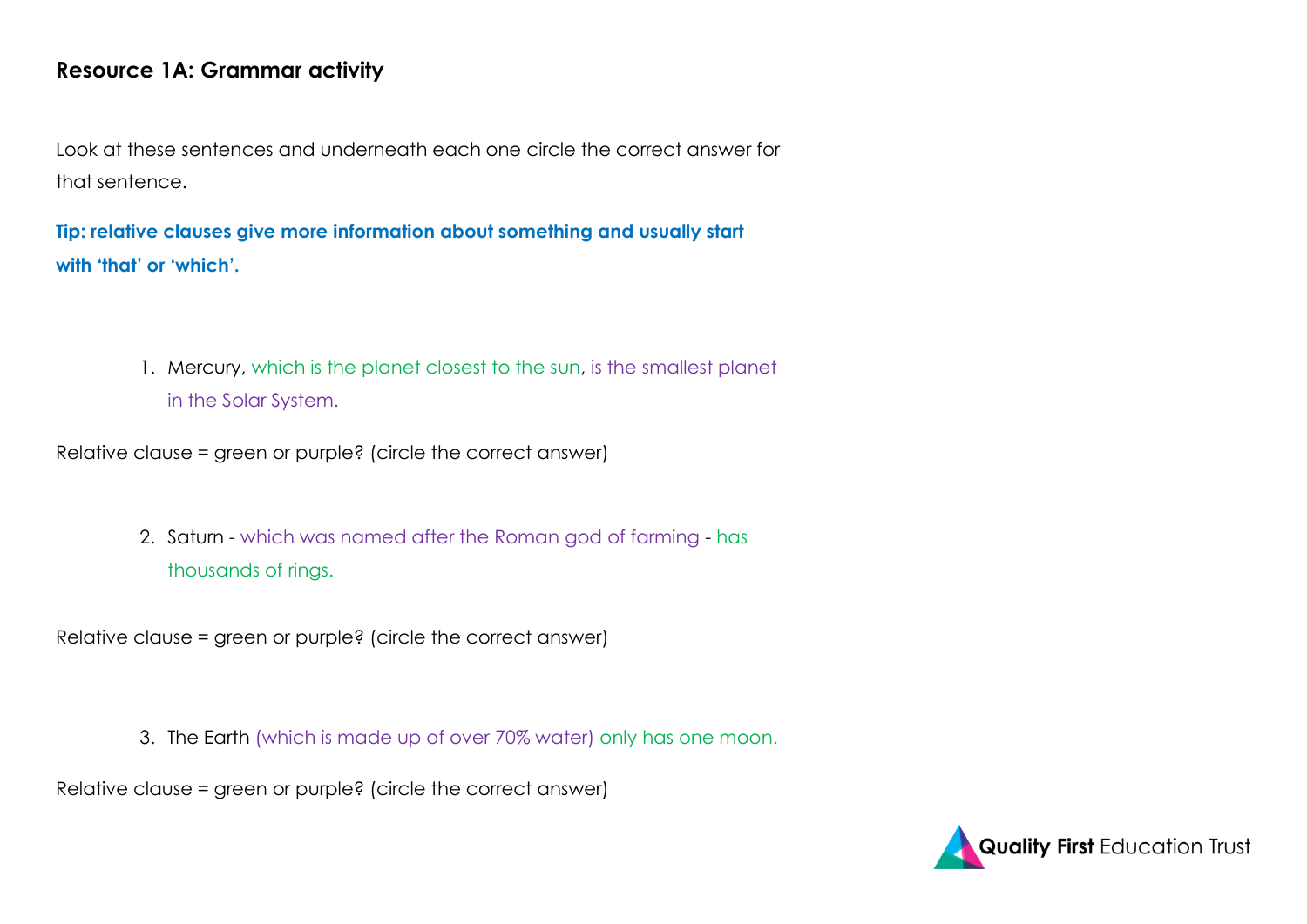### **Resource 1B: Parenthesis support**

**Tip: relative clauses give more information about something and usually start with 'that', 'which', 'where', 'when'** 

Example sentences using information from the space [website](https://space-facts.com/) link:

- The rotation of the Earth, **which** was believed to be the centre of the universe, is gradually slowing down.
- The Earth's core, **that** has a powerful magnetic field, is a dense metallic structure.

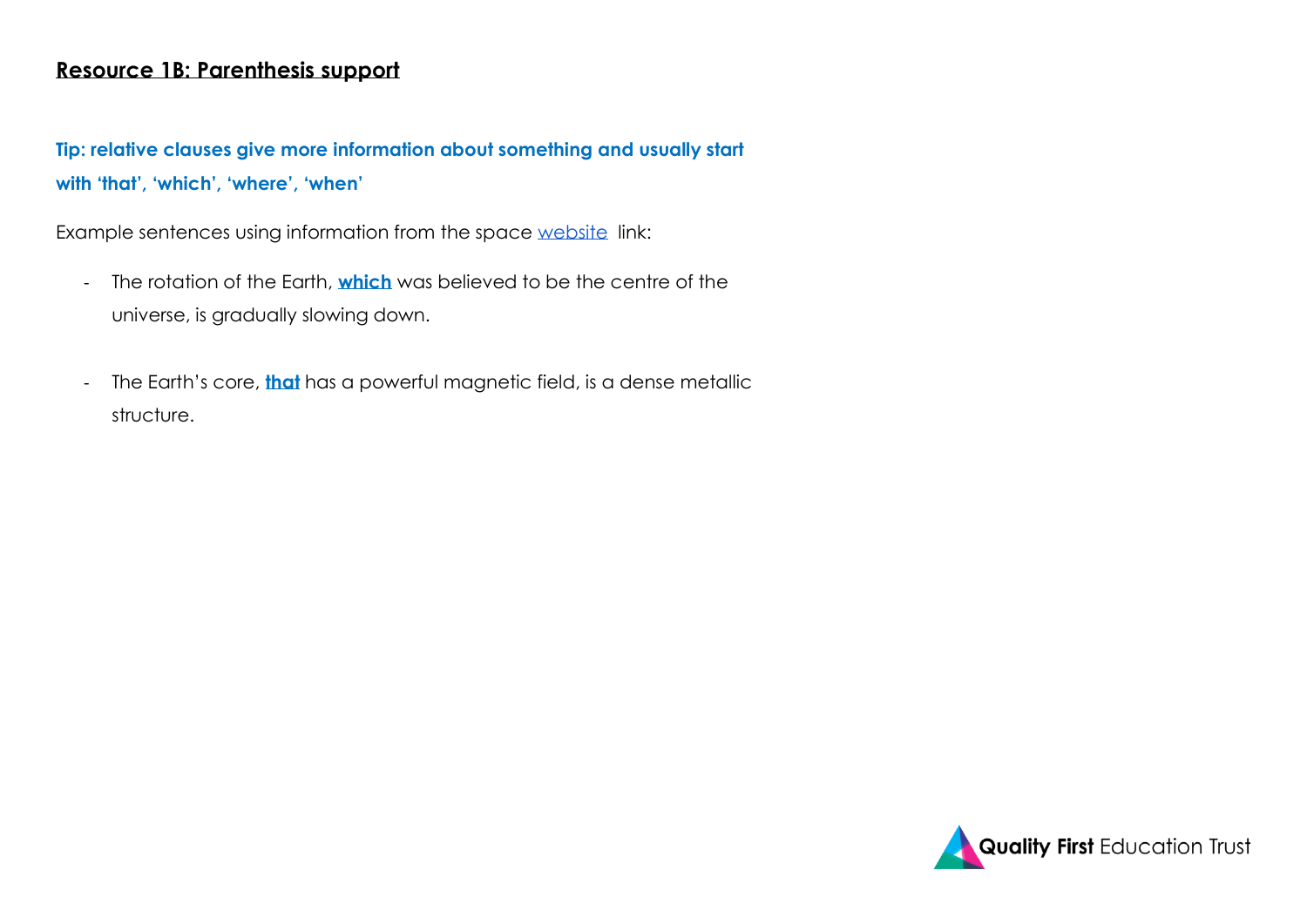## **Why do we have day and night?**

Everyone has experienced day and night. Why do we have it? This text will explain about the Earth's rotation, why we have day and night and why the sun appears to move in the sky.

# **How does the Earth move?**

The Earth, which is a **sphere**, **rotates** as it **orbits** the sun. It spins on its **axis** (an imaginary line passing through the North and South poles) but people cannot feel this movement because it turns smoothly and at the same speed. The Earth takes a whole day- which is 24 hours- to make a complete turn.

# **When do we have day and night?**

When Britain faces the sun, it is daytime in London. This is because the side of Earth that Britain is on, will be receiving the sun's light. Meanwhile, it would be nighttime in Honolulu as Hawaii is facing away from the sun. As the Earth continues to rotate, at

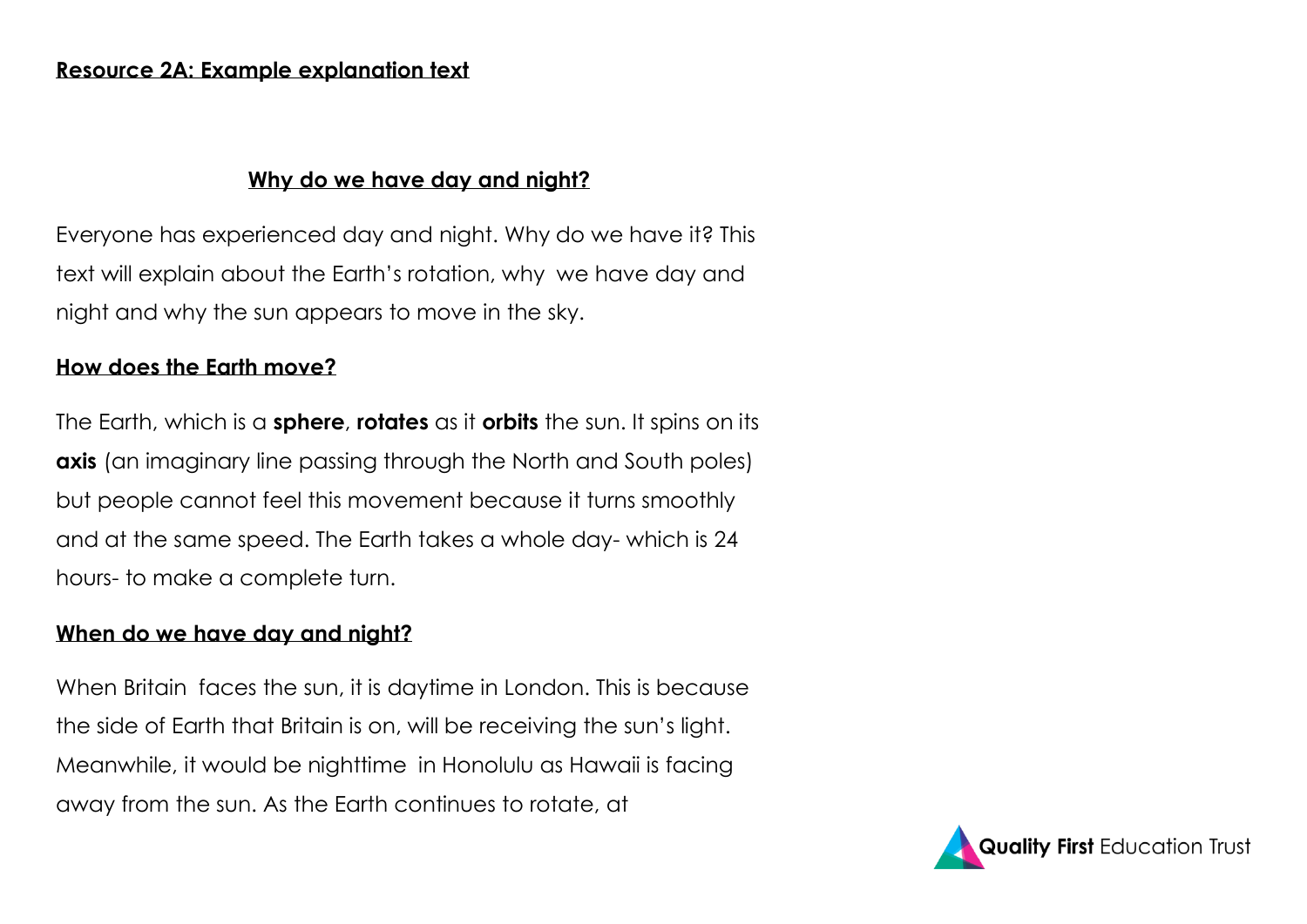approximately 1000 miles per hour, Britain will face away from the sun. Consequently, it will be night time in London.

### **Why does the sun appear to move?**

Many children believe that we have day and night because the sun moves, rising and setting.. This is not actually correct: the sun only appears to move across the sky. It seems to rise in the East in the morning, and set in the West

in the evening. This is actually because the Earth is spinning towards the east and the sun is not moving.



# **Glossary:**

Orbit: the path an object takes when it goes around a star

Rotate: to turn about an axis or centre

Sphere: an object shaped like a ball

# **Resource 2B: Features of an explanation text activity**

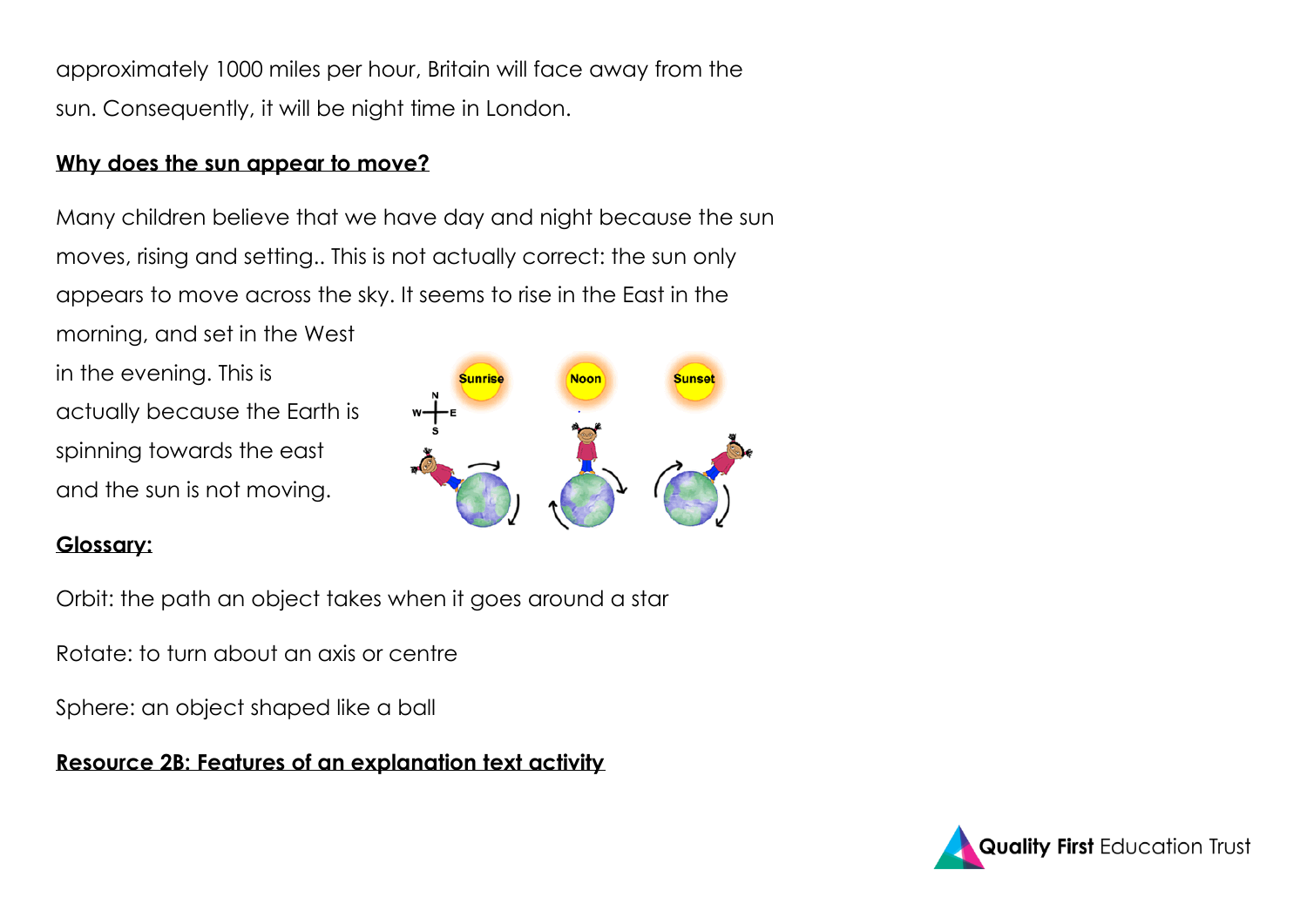1.What is the title of the example text that you just read?

2.Give an example of a subheading from the text:

3. Find 3 examples of present tense:

 $\checkmark$  $\checkmark$  $\checkmark$ 

4.Find 1 example of impersonal language (e.g. not using 'I' or 'you'):

 $\checkmark$ 

5.Find 3 examples of technical language:

 $\checkmark$  $\checkmark$  $\checkmark$ 

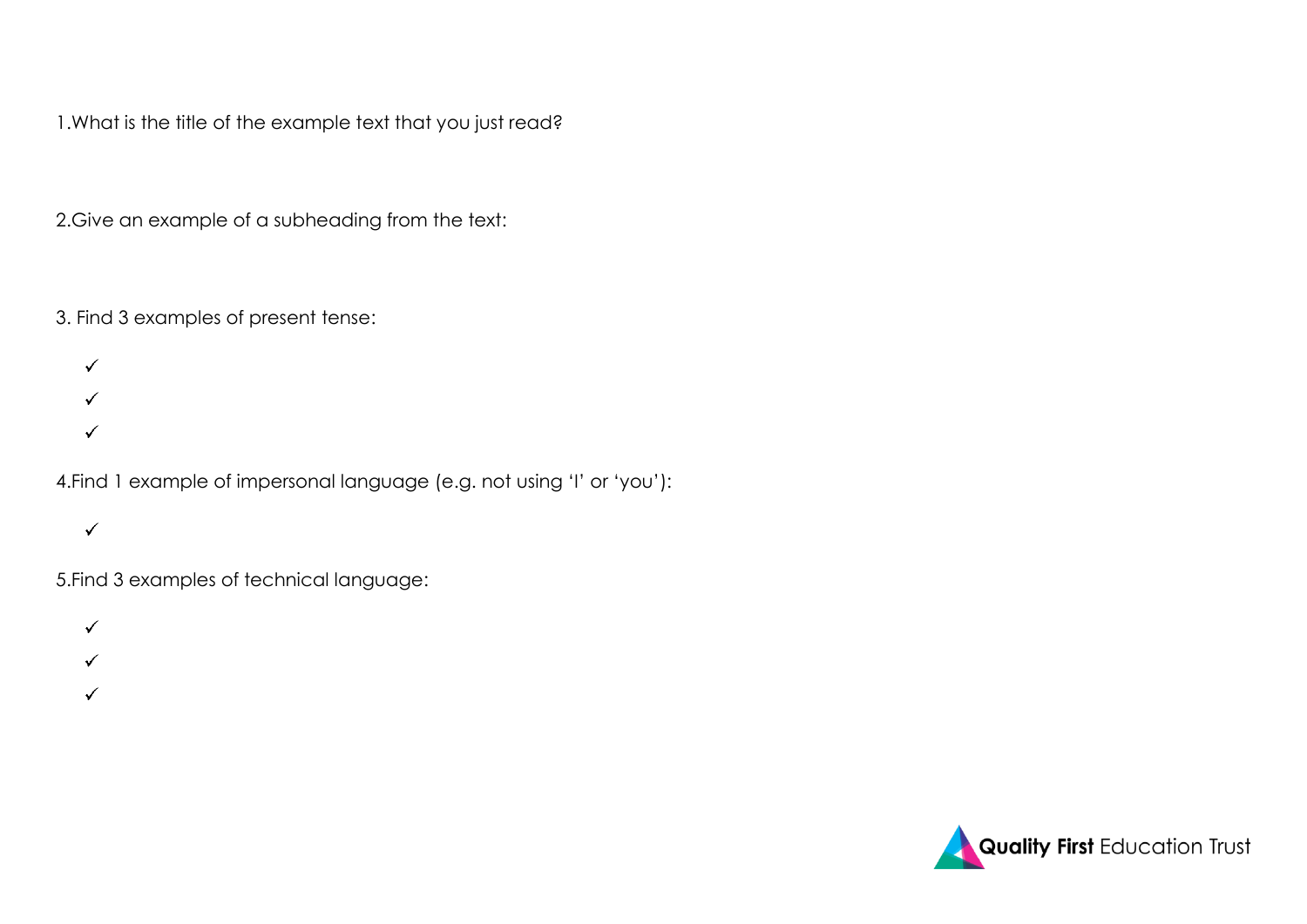6.Find 2 relative clauses: Tip: relative clauses give more information about something and usually start with 'that', 'which', 'where', 'when'.

 $\checkmark$  $\checkmark$ 

7.Find 3 causal conjunctions (e.g. as a result, because, consequently, for this reason, therefore, due to)



8.Sketch one diagram and caption that you might see in this text:

9.What order is the glossary in? Circle the correct answer:

chronological

alphabetical

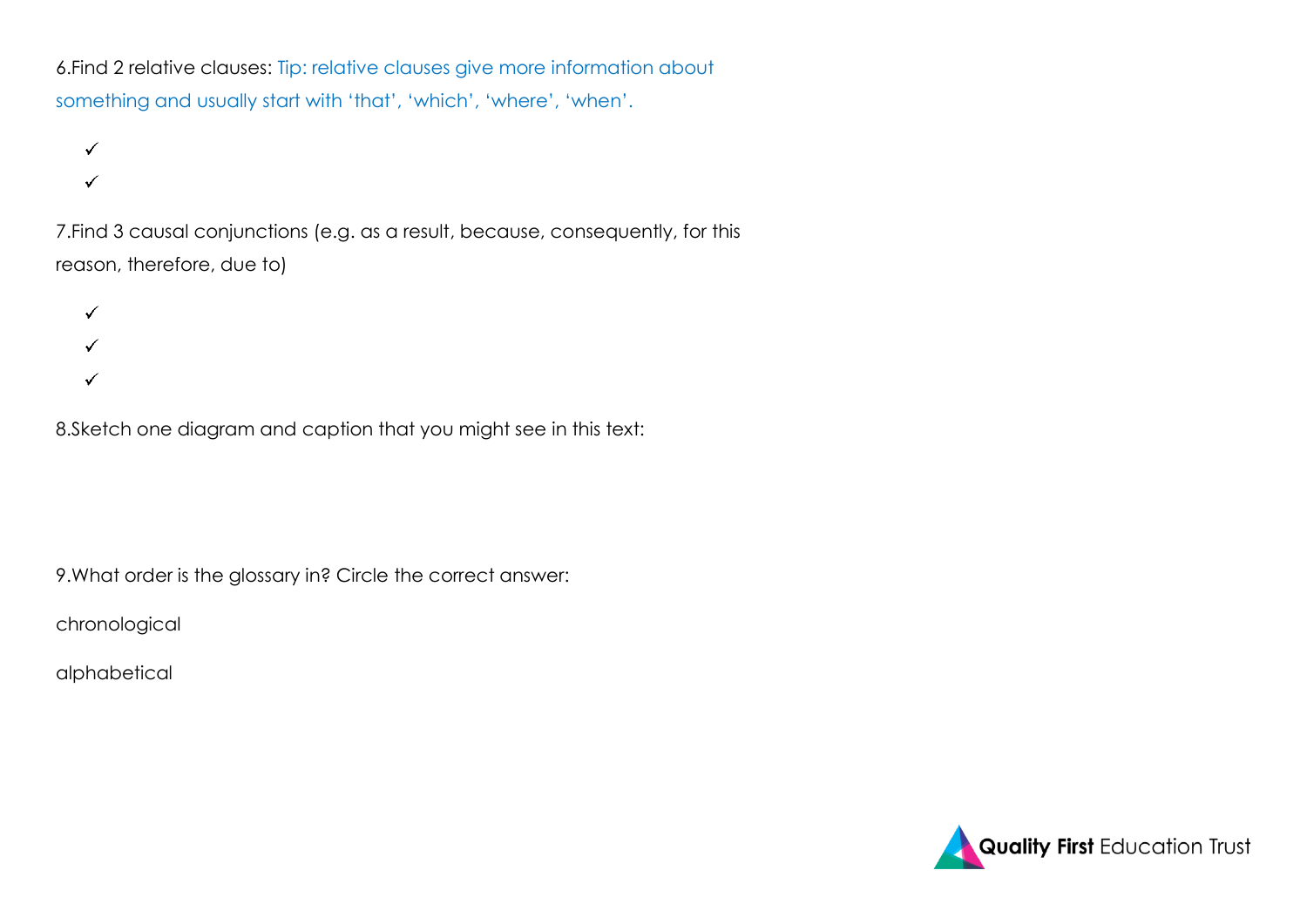### **Resource 3A: Reading comprehension**

#### How does gravity keep us on the ground?

A force is a push or a pull on an object. All objects have a gravitational force, which pulls other objects towards them. The area within which an object's gravitational force has an effect is known as its 'gravitational field'. Only massive objects like planets are large enough for us to notice the effect of their gravitational fields. The Earth's gravitational field is like a friend who is with you all of the time, without you realising – it stops you floating away into space.

#### Discovering the secrets of gravity

For a long time, people wondered about why things did not float away and why they fell to the ground when we drop them. The Ancient Greeks believed that objects were trying to find their natural place and that the planets were moved by invisible crystal spheres. It was not until the 16th and 17th century that scientists began to understand gravity. Galileo Galilei made some important discoveries about how objects move; for example, that if there was no friction, once an object began to move it would never stop! Isaac Newton then built on Galileo's work to discover his laws of motion and gravitation. It is said that when Newton

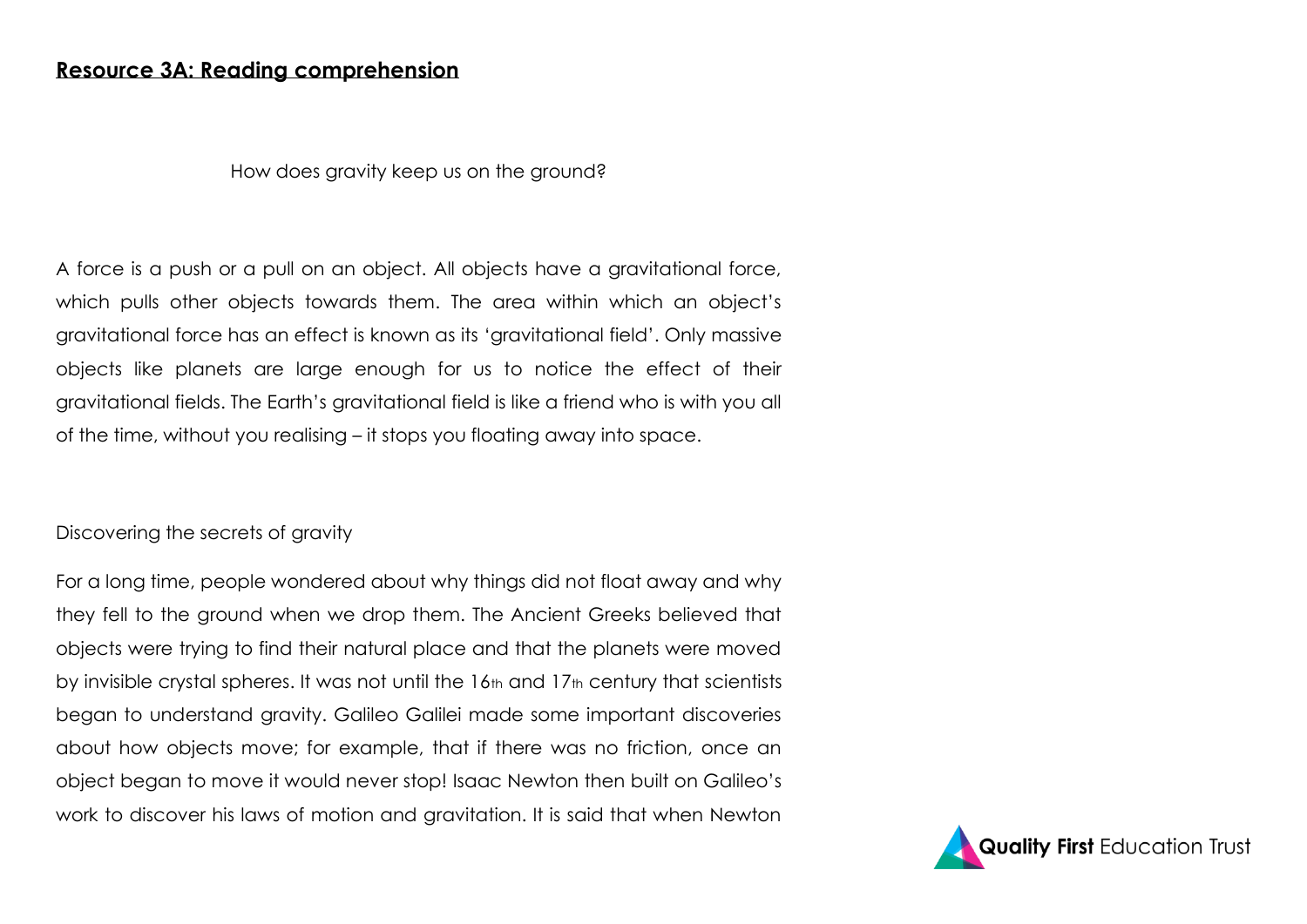saw an apple falling, he wondered if the force acting on the apple could be the same as the one acting on the moon and the planets!

What affects the gravitational force between objects?

The strength of the attraction between two objects depends on the size of the objects and how close they are to each other. The closer two objects are, the greater the strength of the attraction between them. Furthermore the larger an object is, the greater its gravitational pull; in fact we only notice the effect of the gravitational force of massive objects like planets.

What does gravity help to explain?

The planets orbit (move around) the sun because of the sun's gravitational force. Earth's gravitational force ensures that objects do not just float off into space, as well as attracting the moon so that it orbits around the Earth. The moon's gravitational force explains why the oceans have tides. The water in the Earth's oceans is drawn towards the moon by the moon's gravitational force.

Mass and Weight

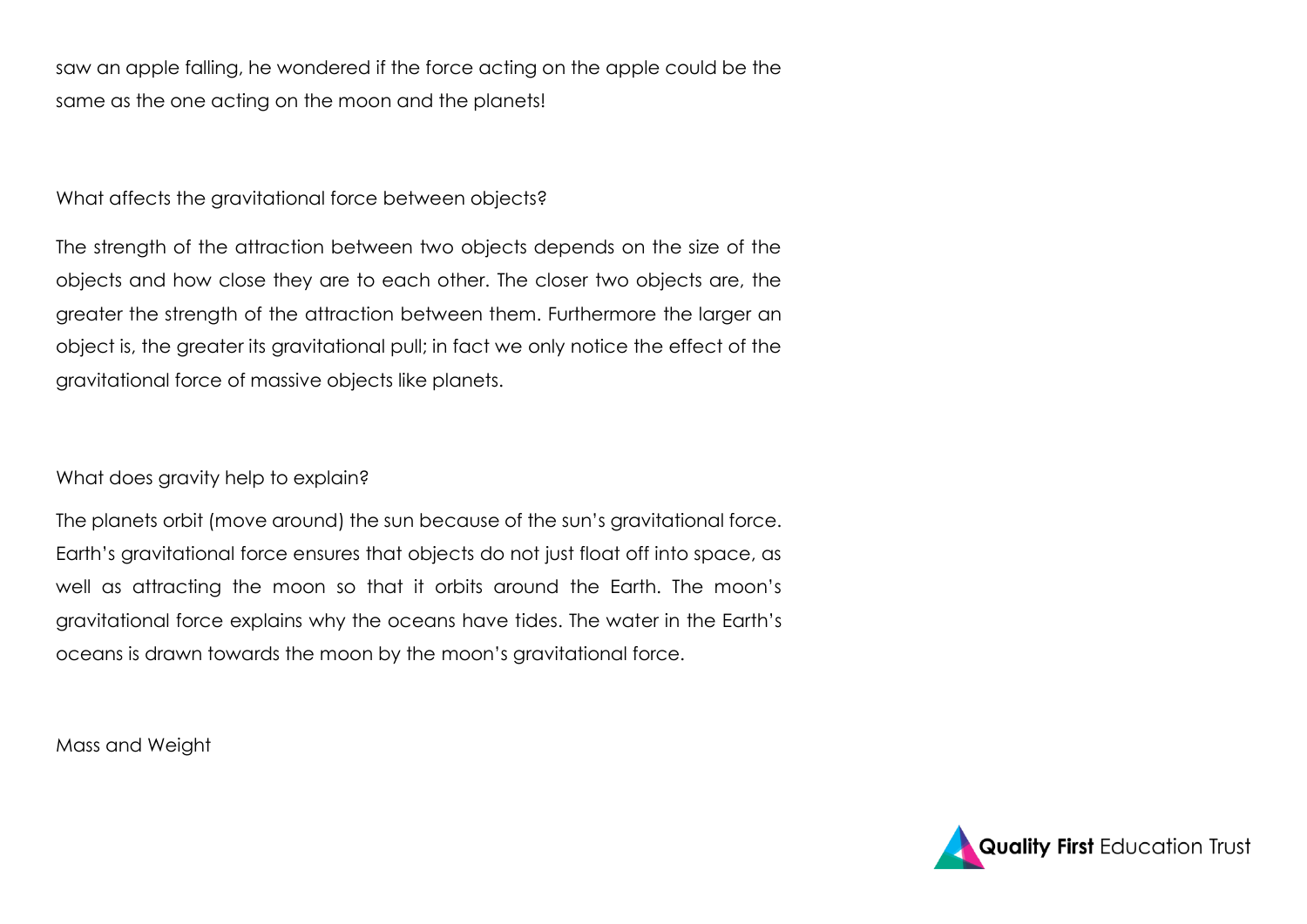When most people talk about their 'weight', what they are really talking about is their 'mass'. Mass is measured in grams and kilograms and is always the same for an object, no matter where the object is. Mass is a measure of the amount of matter (stuff) that an object contains. Weight is actually a force caused by gravity. Weight is a measure of the pull of gravity on an object's mass and is measured in Newtons (after Isaac Newton!). An object's weight will be different in different places. On the moon an object's weight is only one-sixth of what it is on Earth (because the moon is much smaller than the Earth), whereas on Jupiter an object's weight would be more than two and a half times as much (because Jupiter is much bigger than the Earth).

#### What happens without gravity?

The easiest way to see how gravity affects people and objects is to see what happens when gravity is absent. On Earth, people can take 'zero gravity' flights, where a plane travels quickly downwards to create a weightless environment. In space, astronauts can be weightless because they are not close enough to the Earth (or any other planet or moon) for the gravitational force of these bodies to have an effect on them.

### Conclusion

Gravity is a crucial force for life on Earth and is responsible for the movements of all of the planets, the moon and the tides. It is only in the last several hundred

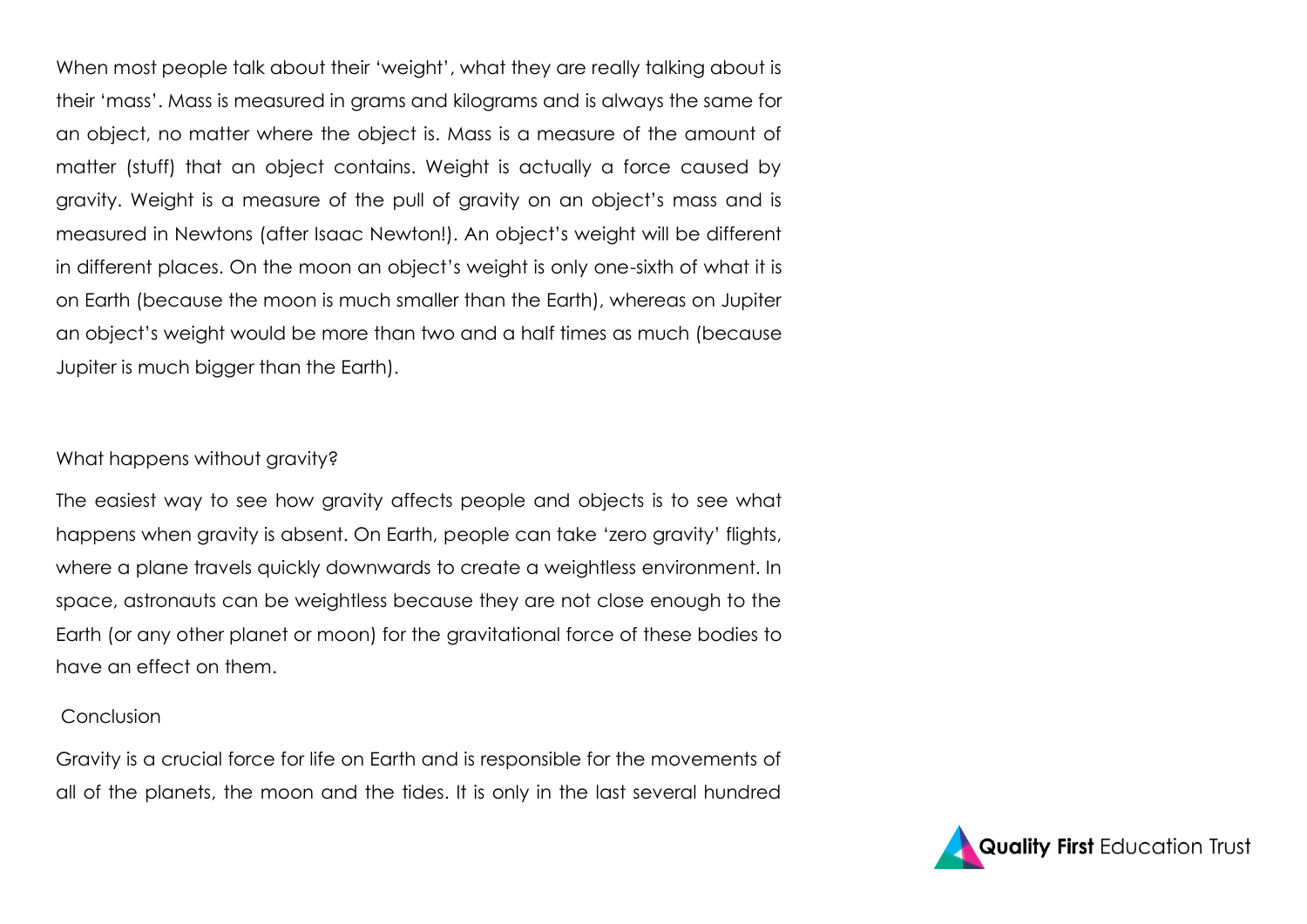years that scientists have understood how it works. Larger objects have a greater gravitational force and we only notice the effect of the gravitational force of massive objects like stars, planets and moons. The weight of objects changes depending where they are; on larger planets objects have a greater weight, whereas on smaller planets and moons, objects have a lower weight.

## **Resource 3B: Comprehension questions**

- 1. What is a force?
- 2. What is an object's gravitational field?
- 3. Which two scientists made important contributions to our understanding of gravity?
- 4. Which two factors affect the strength of the attraction between two objects that is caused by gravity?
- 5. Name three things that gravity helps us to understand.
- 6. Give two differences between mass and weight.
- 7. Why does an object weigh less on the moon than on the Earth?
- 8. Name two ways in which people can 'escape' gravity?

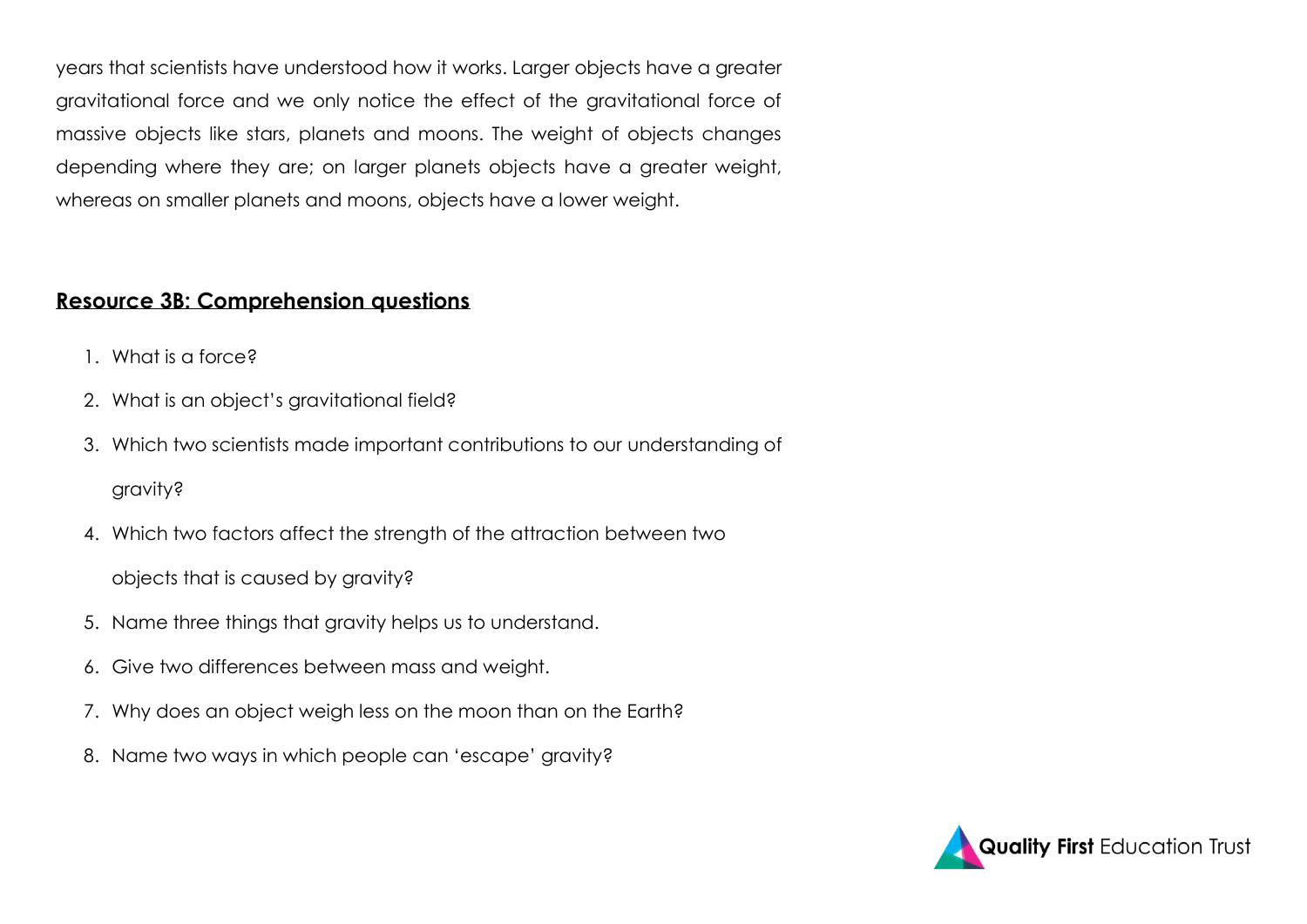# **Resource 4A: Planning format**

| ' Title | What is so special about planet Earth? |
|---------|----------------------------------------|
|         |                                        |

| <b>Intro</b> | G   | <b>General fact about Earth:</b>                                                                   |
|--------------|-----|----------------------------------------------------------------------------------------------------|
|              | S   | <b>Specific point about Earth:</b>                                                                 |
|              | ABC | The three things you are going to talk about in your information text: E.g time, satellites<br>and |
| Topic (A)    |     | <b>Time</b>                                                                                        |
| Evidence     |     | Earth spins at 1000 miles per hour                                                                 |

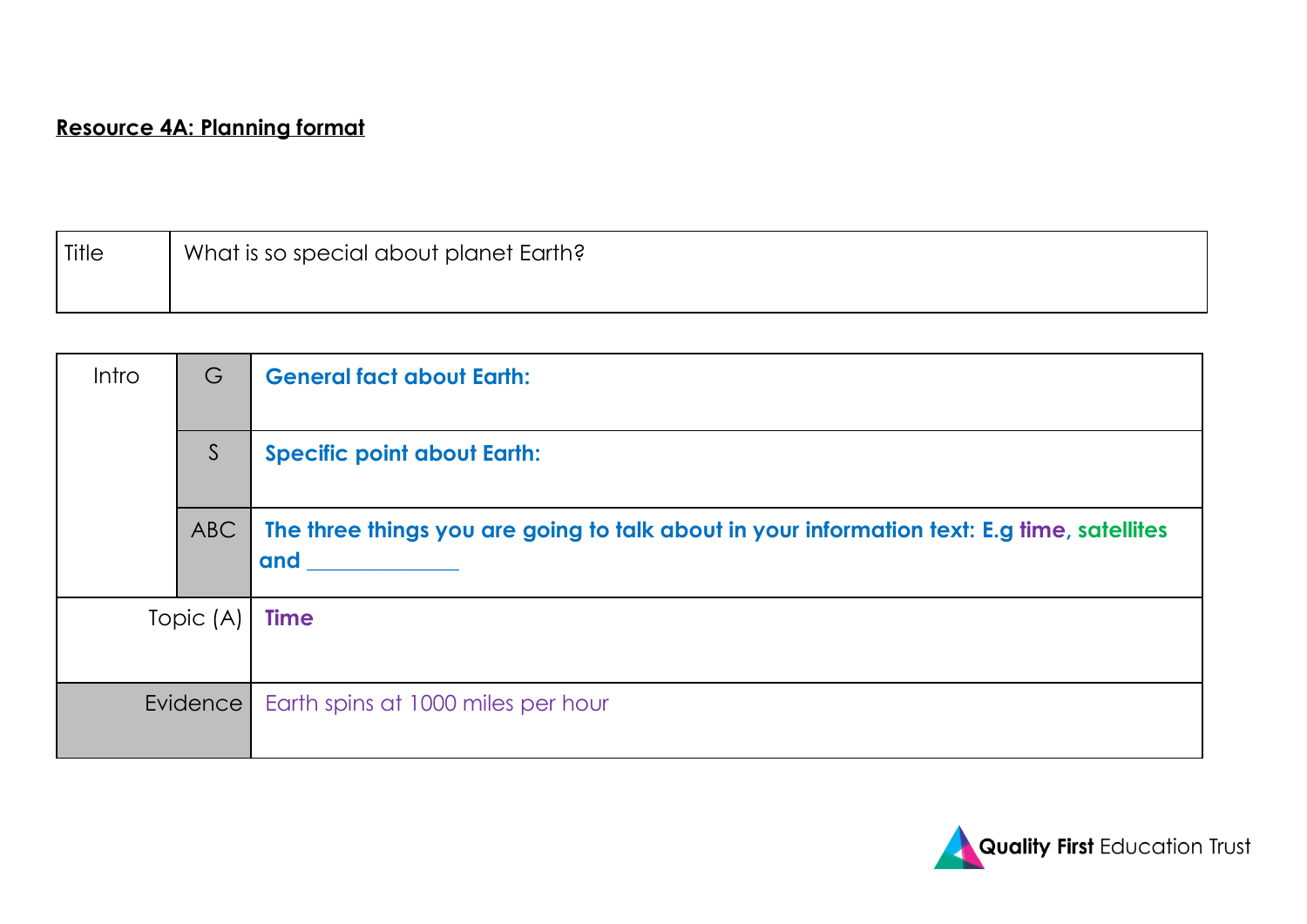|                 | Explanation  | 24 hours to rotate around axis once |
|-----------------|--------------|-------------------------------------|
| Topic (B)       |              | <b>Satellites</b>                   |
| <b>Evidence</b> |              | One natural satellite               |
| Explanation     |              |                                     |
| Topic (C)       |              |                                     |
| Evidence        |              |                                     |
| Explanation     |              |                                     |
| Conclus<br>ion  | <b>ABC</b>   | Time, satellites and ____________   |
|                 | $\mathsf{S}$ | <b>Specific point about Earth:</b>  |
|                 | G            | <b>General fact about Earth:</b>    |